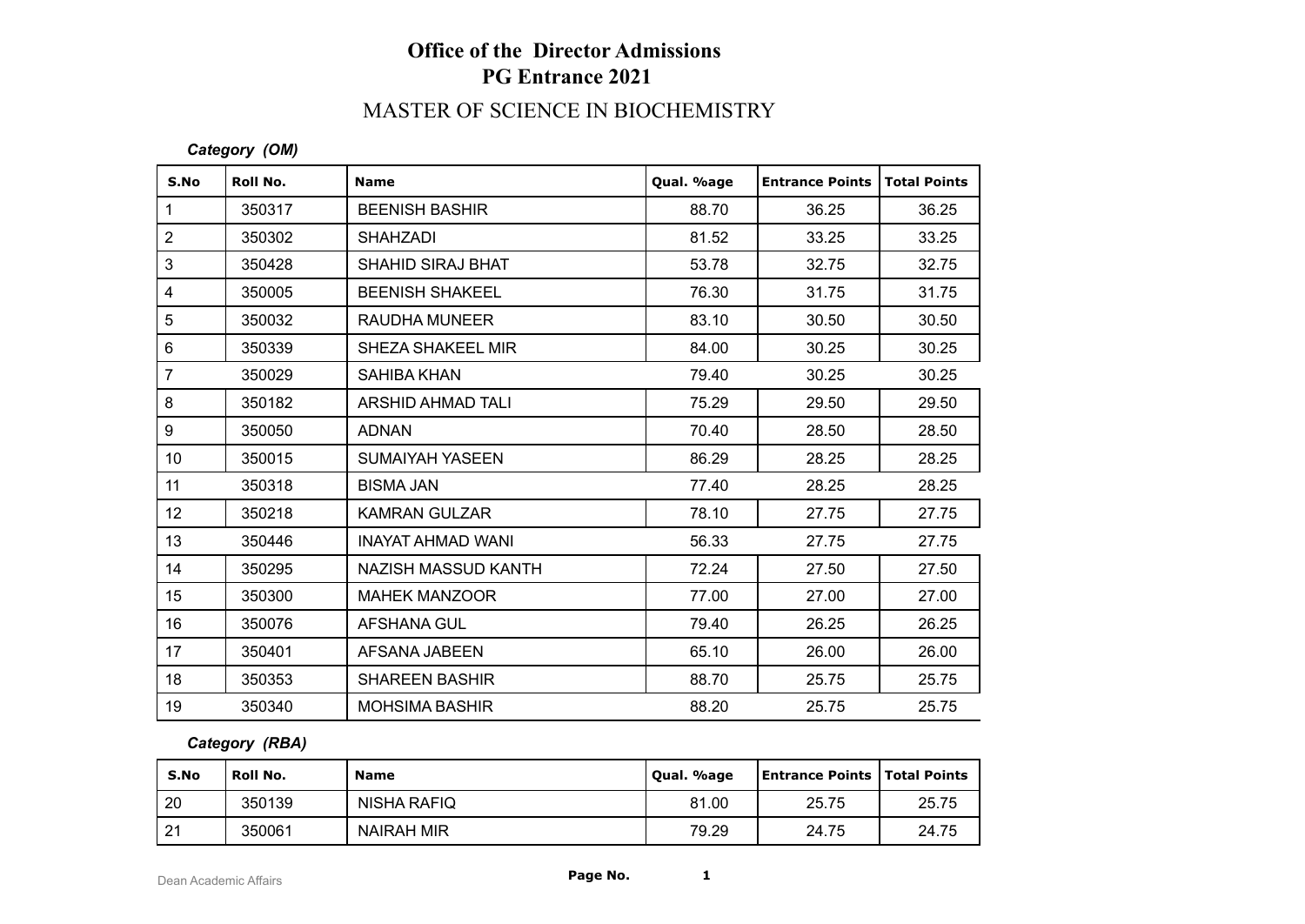### **Office of the Director Admissions PG Entrance 2021**

#### MASTER OF SCIENCE IN BIOCHEMISTRY

*Category (WUP)*

| S.No     | Roll No. | <b>Name</b>           | . %age<br>' Oual. | <b>Entrance Points   Total Points</b> |       |
|----------|----------|-----------------------|-------------------|---------------------------------------|-------|
| ററ<br>∠∠ | 350077   | <b>MASRAT RASHEED</b> | 76.60             | 24.25                                 | 24.25 |

*Category (SPORTS)*

| S.No | ' Roll No. | <b>Name</b>  | Qual. %age | <b>Entrance Points   Total Points</b> |       |
|------|------------|--------------|------------|---------------------------------------|-------|
| 123  | 350019     | MEHVI FAROOQ | 77.60      | 19.00                                 | 19.00 |

*Category (NCC)*

| S.No | <b>Roll No.</b> | <b>Name</b>                          | %age<br>Oual. | Entrance Points   Total Points |       |
|------|-----------------|--------------------------------------|---------------|--------------------------------|-------|
| 24   | 350131          | <sup>:</sup> MOHAMMAD PALA<br>HANEEF | 58.40         | 18.00                          | 18.00 |

*Category (OSJ)*

| S.No | <b>Roll No.</b> | <b>Name</b>      | Qual. %age | <b>Entrance Points   Total Points</b> |       |
|------|-----------------|------------------|------------|---------------------------------------|-------|
| 25   | 350395          | WAQAR AHMED KHAN | 64.83      | 12.75                                 | 12.75 |

*Category (SN)*

| S.No | Roll No. | <b>Name</b>  | Qual. %age | <b>Entrance Points   Total Points</b> |       |
|------|----------|--------------|------------|---------------------------------------|-------|
| 26   | 350380   | RAZIA GULZAR | 69.60      | 11.50                                 | 11.50 |

*Category (CGB)*

| S.No              | <b>Roll No.</b> | Name        | Oual. %age | <b>Entrance Points   Total Points</b> |       |
|-------------------|-----------------|-------------|------------|---------------------------------------|-------|
| ົດສ<br>$\epsilon$ | 350313          | ASRA ZAFFAR | 75.30      | 17.25                                 | 17.25 |

*Category (EWS)*

| S.No | <b>Roll No.</b> | <b>Name</b>          | . %age<br><b>Oual.</b> | <b>Entrance Points   Total Points</b> |      |
|------|-----------------|----------------------|------------------------|---------------------------------------|------|
| 28   | 350097          | <b>IRTIQA BASHIR</b> | 69.50                  | 5.50                                  | 5.50 |